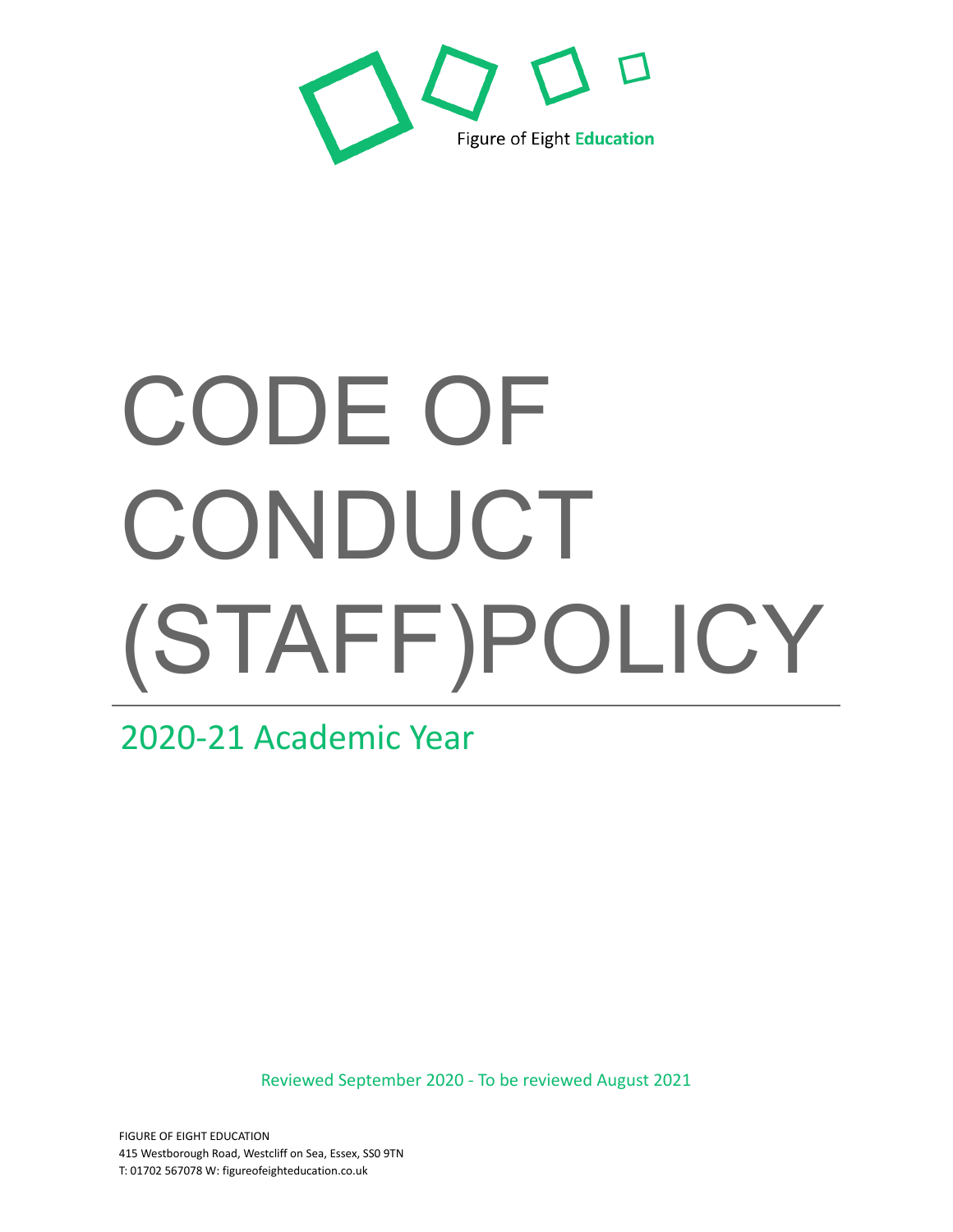# **THE GENERAL CODE OF CONDUCT**

The Company is committed to treating all employees with respect and as responsible adults and expects the same attitude from all employees of the Company, towards the Company's assets and property, towards other employees and their property, towards customers, suppliers and agents and their property and towards the public at all times.

Failure of employees to act in accordance with the principles set out above will almost inevitably lead to the employee being in breach of the rules of the Company and becoming subject to the Disciplinary Policy and Procedure.

For the further guidance of employees, certain rules and requirements have been codified and these are found in this Company Handbook.

## **SMOKING POLICY**

#### **PURPOSE**

This policy has been developed to protect all employees, service users, customers and visitors from exposure to second-hand smoke in order to comply with the Health Act 2006.

Exposure to second-hand smoke increases the risk of lung cancer, heart disease and other serious illnesses. Ventilation or separating smokers or non-smokers within the same airspace does not completely prevent dangerous exposures.

## **SCOPE**

This procedure applies to all employees of Figure of Eight Education. This policy also applies to consultants, contractors, customers or members and visitors.

#### **SMOKING AT WORK**

The Company recognises that the provision of a working environment in which employees are relaxed and content, and where they feel safe, is conducive to good productivity and high morale.

In accordance with the Health Act 2006 and the new legislation smoking is strictly prohibited in all enclosed and substantially enclosed premises within the Company. This includes Company vehicles.

Employees wishing to smoke must do so only in the designated area outside the building and only during the employees' break times. The designated smoking area must be out of sight of the general public, in an area that is not enclosed or substantially enclosed, ideally to the rear of the building.

It is recognised that whilst some visitors will wish to smoke, they must comply with the same rules as employees as detailed above.

Where functions are arranged it must be made clear that if these are to be held on the Company's premises or at an external venue, the no smoking policy applies.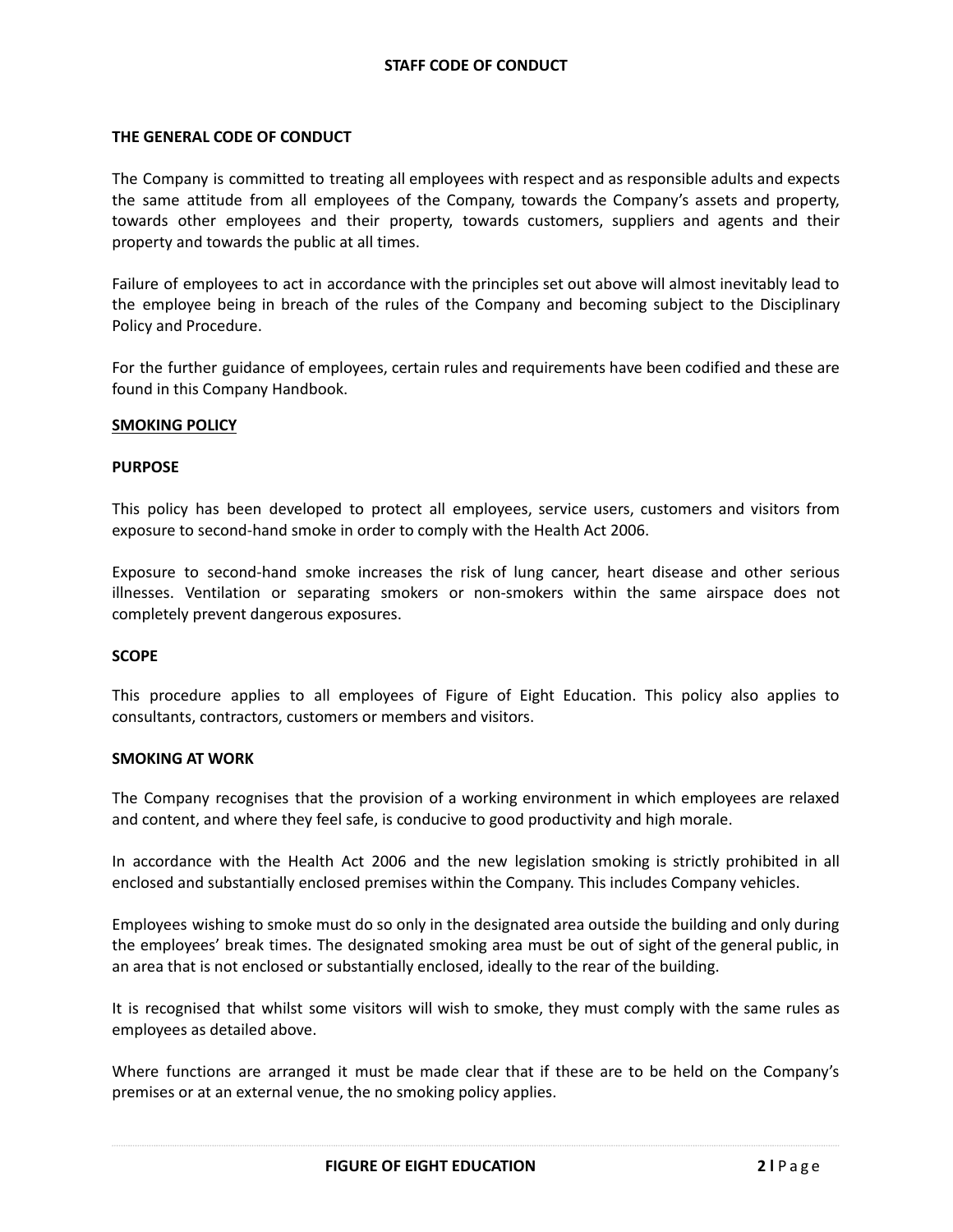## **STAFF CODE OF CONDUCT**

Appropriate 'no-smoking' signs will be clearly displayed at the entrances to and within the Company premises, and in all smoke-free vehicles.

Failure to comply with the law will be a criminal offence and therefore any employee contravening the smoke-free law may be liable to a fixed penalty fine and possible prosecution, they will also be subject to disciplinary action.

## **HELP TO STOP SMOKING**

The NHS offers a range of free services to help smokers give up, visit www.nhs.uk/smokefree for more information.

## **STANDARDS OF APPEARANCE AND BEHAVIOUR**

## **PURPOSE**

This policy details the standards of appearance and behaviour required by all employees.

# **SCOPE**

This policy applies to all employees of Figure of Eight Education.

## **DRESS CODE**

The Company provides a high standard of service in order to satisfy its customers and to expand its operations and to continue to provide employment.

The company believes that it is important that every area of its activities should reflect this commitment to high standard, to which end the appearance and behaviour of its employees is no exception.

The purpose of our dress code is to establish basic guidelines on appropriate clothing and appearance at our workplace, so that we:

- promote a positive image and employees look professional;
- respect religious, racial and gender-specific clothing requirements and those of employees with disabilities where possible;
- take account of health and safety requirements; and
- help employees decide what clothing it is appropriate to wear to work.

Different departments may have specific requirements that result in particular clothing demands, for example, because their work raises health and safety risks. It is important that all employees dress in a manner appropriate to their working environment and the type of work they do.

We expect employees to take a common sense approach to the dress code. Any enquiries regarding the operation of our dress code (including whether an article of clothing is suitable to wear to work) should be made to your Line Manager.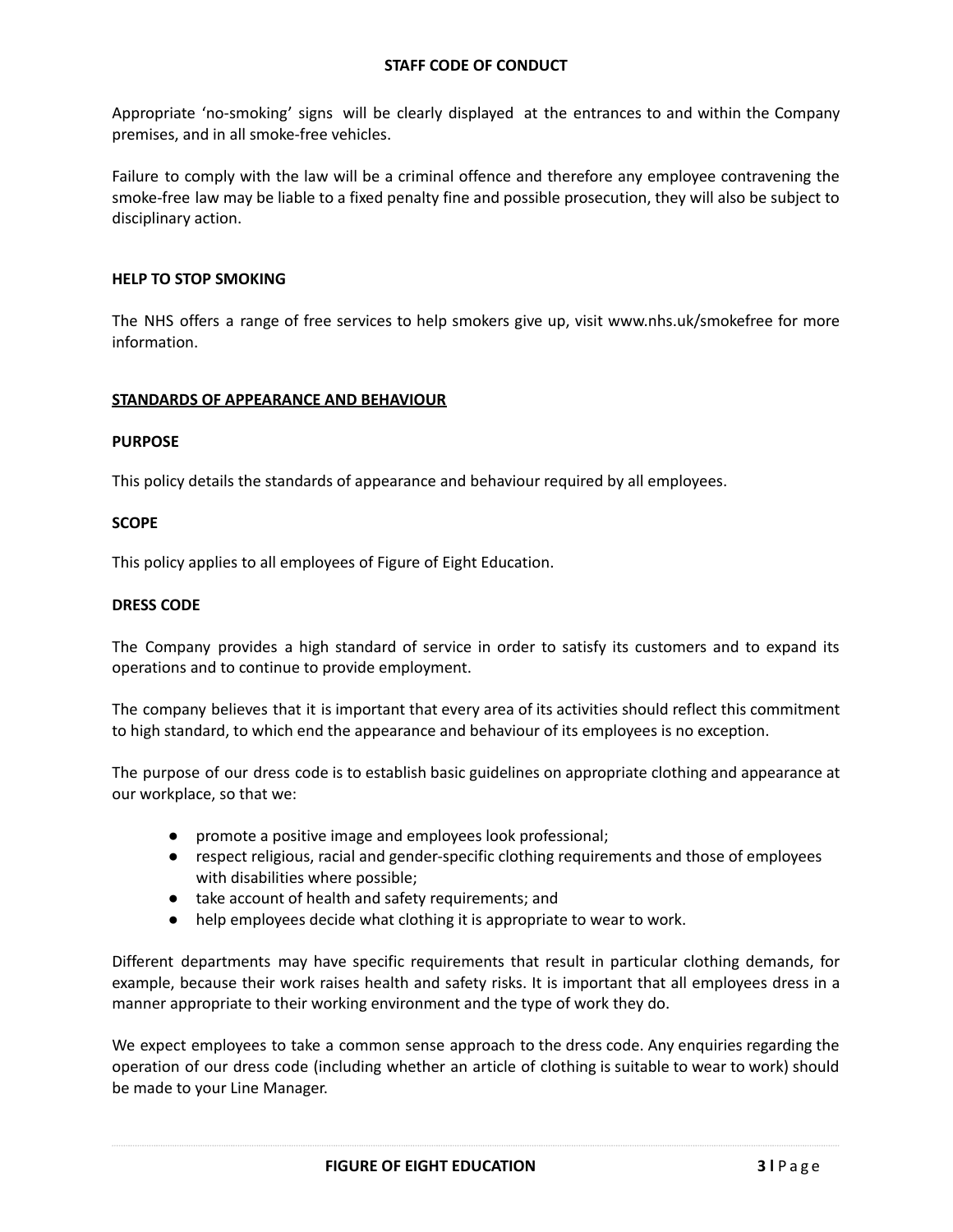## **APPEARANCE**

While working for the Company you represent us with clients and the public. Your appearance contributes to our reputation and the development of our business.

It is important that you appear clean and smart at all times when at work, particularly when you may be in contact with clients, other business contacts or the general public.

Clothing should not be dirty, frayed or torn. Tops should not carry wording or pictures that might be offensive or cause damage to our reputation. It is inappropriate to wear clothing such as cut-off shorts, crop tops, see through material or clothes that expose areas of the body normally covered at work.

Footwear must be safe and clean and take account of health and safety considerations.

Where we provide safety clothing and equipment, including protective footwear, it should be worn or used as appropriate and directed.

Employees should not wear clothing or jewellery that could present a health and safety risk.

## **RELIGIOUS AND CULTURAL DRESS**

Employees may wear religious and cultural dress (including clerical collars, head scarves, skullcaps and turbans) unless it breaches this policy or compromises the health and safety of the wearer, their colleagues or any other person.

Where necessary your Line Manager can disseminate appropriate information explaining cultural dress and customs.

Priority is at all times given to health and safety requirements. Where necessary, advice will be taken.

## **IMPLEMENTING AND REVIEWING OUR DRESS CODE**

Managers are responsible for ensuring that employees observe the standards set by this dress code.

Failure to comply with the dress code may result in action under our Disciplinary Procedure.

## **PERSONAL HYGIENE**

The Company expects its employees to pay particular attention to matters relating to personal hygiene. Every effort should be made to ensure that unpleasant body odour is prevented, that fingernails and hair are tidy and clean.

## **STANDARDS OF BEHAVIOUR**

The Company strives at all times to present a professional image and this can only be achieved through the attainment of high standards of behaviour by its employees.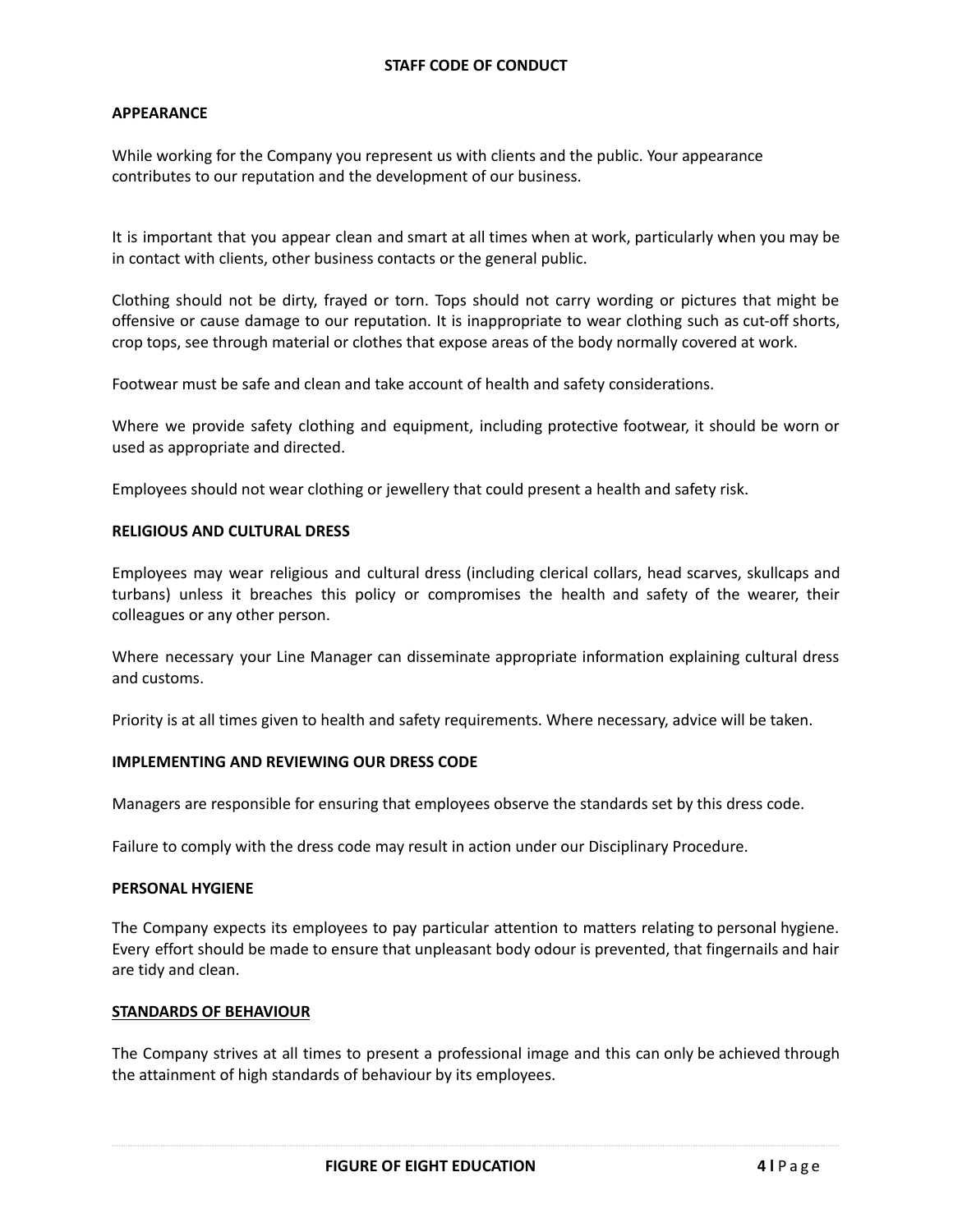# **STAFF CODE OF CONDUCT**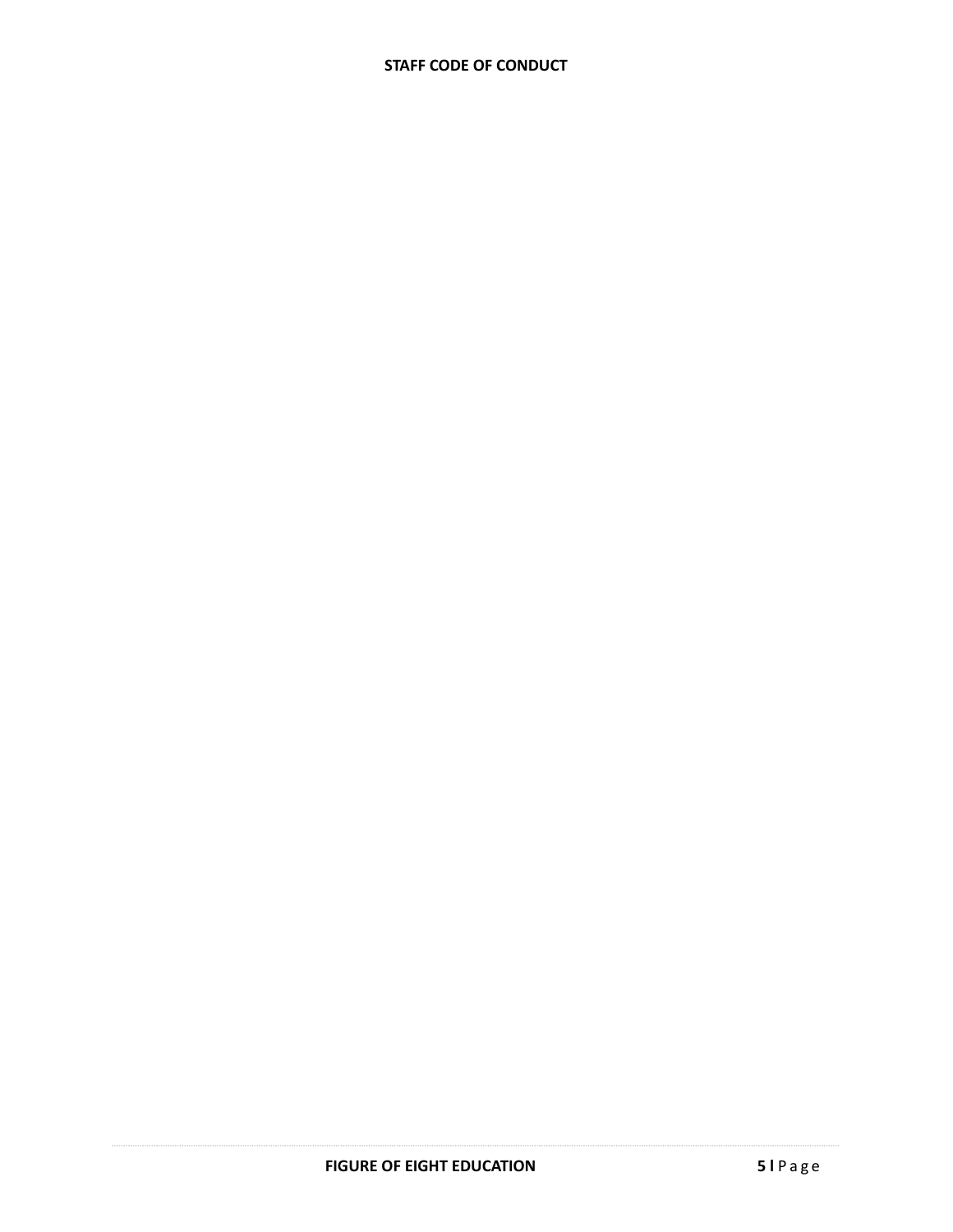## **DISCIPLINARY PROCEDURE**

## **PURPOSE**

This policy outlines the Company's disciplinary and appeals procedure and has been written in line with the ACAS Code of Practice on disciplinary and grievance procedures. The policy should be read in conjunction with your Main Terms and Conditions of Employment.

# **SCOPE**

This policy applies to all employees of Figure of Eight Education.

## **DISCIPLINARY PROCEDURE**

The purpose of the Disciplinary Procedure is to provide a recognised and consistent system for dealing with breaches or alleged breaches of the rules or otherwise unacceptable behaviour.

During the probationary period, should the employee fail to meet the required standard of performance or conduct they will be invited to a meeting to discuss the issues raised. The disciplinary procedures do not apply. Probationary employees can be dismissed or be subject to an extension of the probationary period without reference to these procedures. In cases of dismissal, the employee will be given the opportunity to appeal against the outcome.

## **INVESTIGATIONS**

It is important to ensure that a prompt and full investigation of the facts has been carried out before any disciplinary meeting is convened.

In most cases it will be advisable to carry out an investigatory meeting with the employee against whom allegations may be made. Wherever possible, investigatory meetings will be carried out by a different person to the person who might conduct any subsequent disciplinary meeting.

It may also be necessary to conduct investigatory meetings with other employees who may be witnesses to events surrounding the allegations or to gather other evidence such as documents, CCTV footage etc. Should an investigation result in a disciplinary meeting, the employee will be supplied with copies of all relevant supporting evidence, which may include witness statements.

No disciplinary action will result from an investigatory meeting and not all investigations will result in a disciplinary meeting. The purpose of the investigation is to establish whether the employee has a case to answer in relation to any allegation of wrongdoing. Therefore ,no further action, informal action or mediation may be recommended as an outcome of an investigation.

## **SUSPENSIONS**

On occasions it may be necessary to suspend the employee with pay whilst the investigations are being carried out, depending on the nature of the allegation. Suspension is undertaken as a precautionary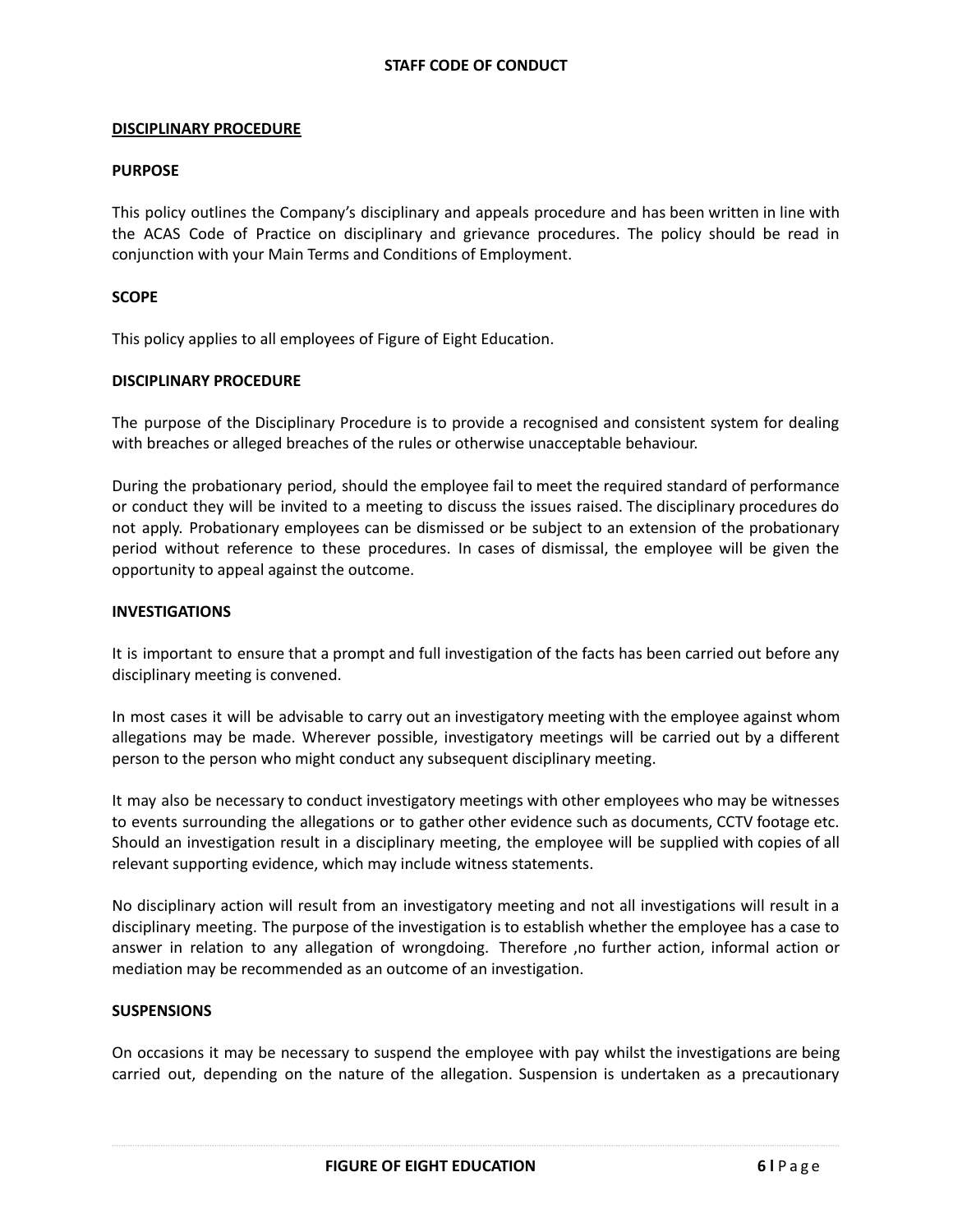measure, for as short a time period as possible, is not disciplinary action in itself, and no inference of guilt should be drawn from it.

## **INFORMAL ACTION**

It is recognised that in cases of minor misconduct, informal action may be all that is required to rectify the matter. However, where informal measures may not have brought about the desired changes or improvements or where the misconduct is more serious, formal action may be required. Notes of informal action taken will be retained on the employee's file for reference purposes, for a period of six months.

## **DISCIPLINARY MEETINGS**

Formal disciplinary warnings will only be issued following a formal disciplinary meeting with the employee, who will always be given the opportunity to be accompanied by a fellow employee or Trade Union representative.

Disciplinary meetings must be held without unreasonable delay but before a formal disciplinary meeting is conducted, the employee will be informed of the date and time of the meeting, together with the allegations that have been made against him/her, as well as copies of any supporting evidence. The meeting will be held with not less than 5 working days notice. The employee will be given the opportunity to challenge the allegations and evidence at the meeting, before any decision is made.

Once the Disciplinary Procedure has begun, all correspondence and discussions relating to the matter must be kept confidential by all parties, and only those directly involved in the process shall be permitted to have sight of documentation.

Employees must make every effort to attend meetings and whilst the Company will take reasonable steps to reschedule meetings where it is genuinely not possible for the employee or their representative to attend, employees will be made aware where failure to attend may result in decisions being reached in their absence. In such an event as described above, the re-scheduled meeting should normally be held within 48 hours of the originally intended time.

## **GRIEVANCE ISSUES**

Should a grievance issue arise during the course of a disciplinary investigation or meeting the Company will normally, if appropriate consider suspending the disciplinary matter in order to deal with the grievance issue, particularly if the two matters are connected.

# **DISCIPLINARY WARNINGS**

A formal warning given under this procedure may also be taken into account if any warnings have been issued under the Capability Procedure while the warning is still valid. Similarly, any current capability warning can be taken into account at the final stage of the Disciplinary Procedure.

The warnings are issued in the following stages: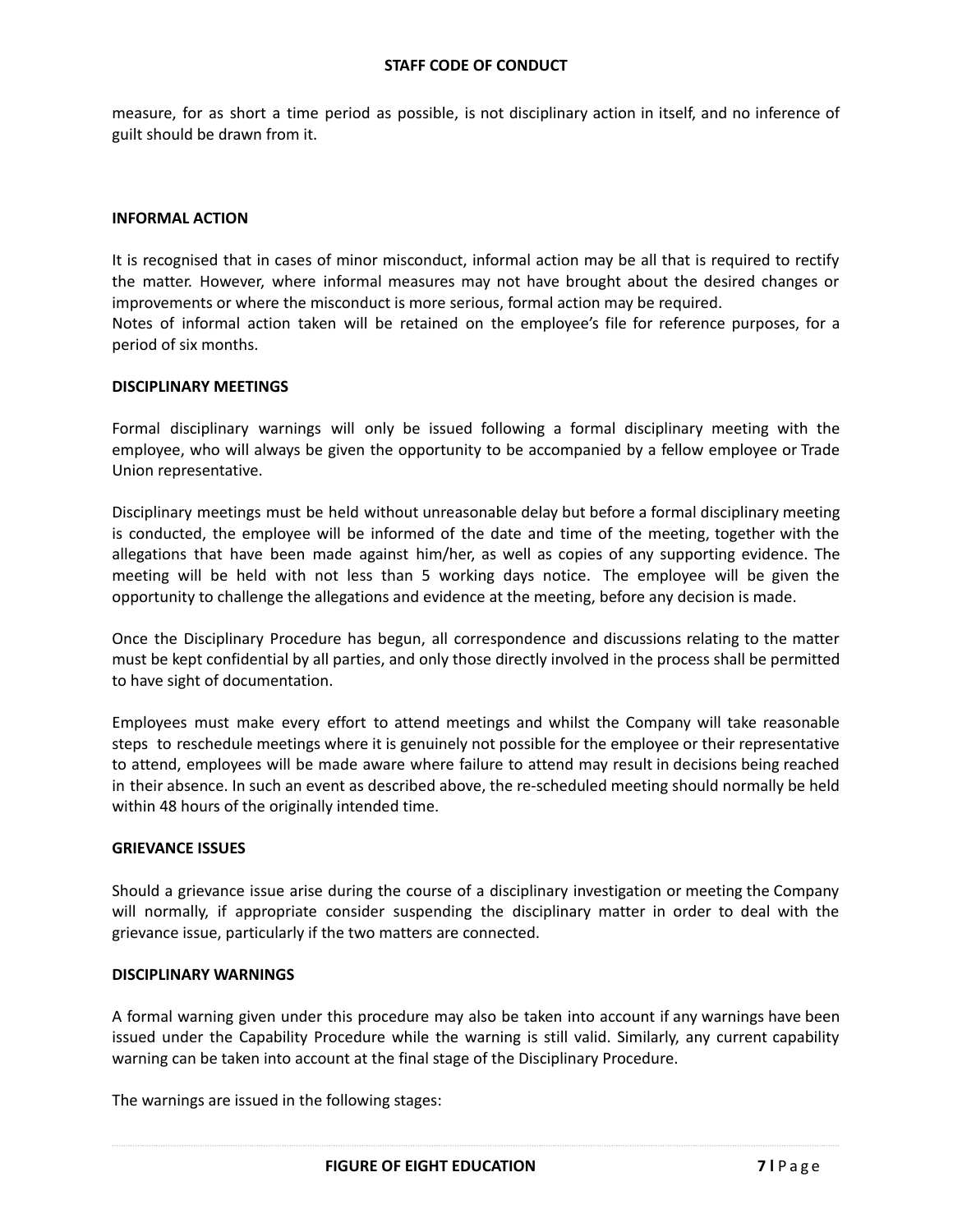## **Verbal Warning**

A verbal or informal warning is given to the employee in the first instance or instances of minor offences. The employee's immediate Manager administers the warning.

A written record of the warning will be placed on the employee's personnel file and will be disregarded for the purposes of further disciplinary action after six months, provided that problem has been rectified.

The employee is required to read the record of the warning and has the right to appeal to a higher level of management where possible, if he or she believes the warning to be unjustified.

## **First Written Warning**

A written formal warning is given to the employee in the first instance of more serious offences or after repeated instances of minor offences.

Ordinarily the employee's immediate Manager administers the warning and states the exact nature of the offence, the change in behaviour or improvement required, and indicates any future disciplinary action which will be taken against the employee should the offence be repeated within a specified time limit.

A copy of the written warning is placed in the employee's personnel file and is disregarded for the purposes of further disciplinary action 12 months after the date on which it was given provided that the problem has been rectified.

The employee is required to read the formal warning and has the right to appeal to a higher level of management if he or she believes the warning to be unjustified.

## **Final Written Warning**

A final written warning may be given to the employee in the first instance of a serious offence or may follow the formal warning above. This is the last stage in the procedure before dismissal.

The warning is administered by a Proprietor and states the exact nature of the offence, the change in behaviour or improvement required, and indicates any future disciplinary action which will be taken against the employee should the offence be repeated within a specified time limit. Specifically, the employee will be advised that any repetition of the offence or other breach of Company rules **may** result in dismissal.

A copy of the final written warning will be placed in the employee's personnel file and disregarded for the purposes of further disciplinary action 24 months after the date on which it was given, or at the end of any other period specified on the date on which the warning was issued. The employee is required to read the final written warning and has the right of appeal to the Proprietor, if he or she thinks the warning is unjustified.

# **Further Disciplinary Action/Dismissal**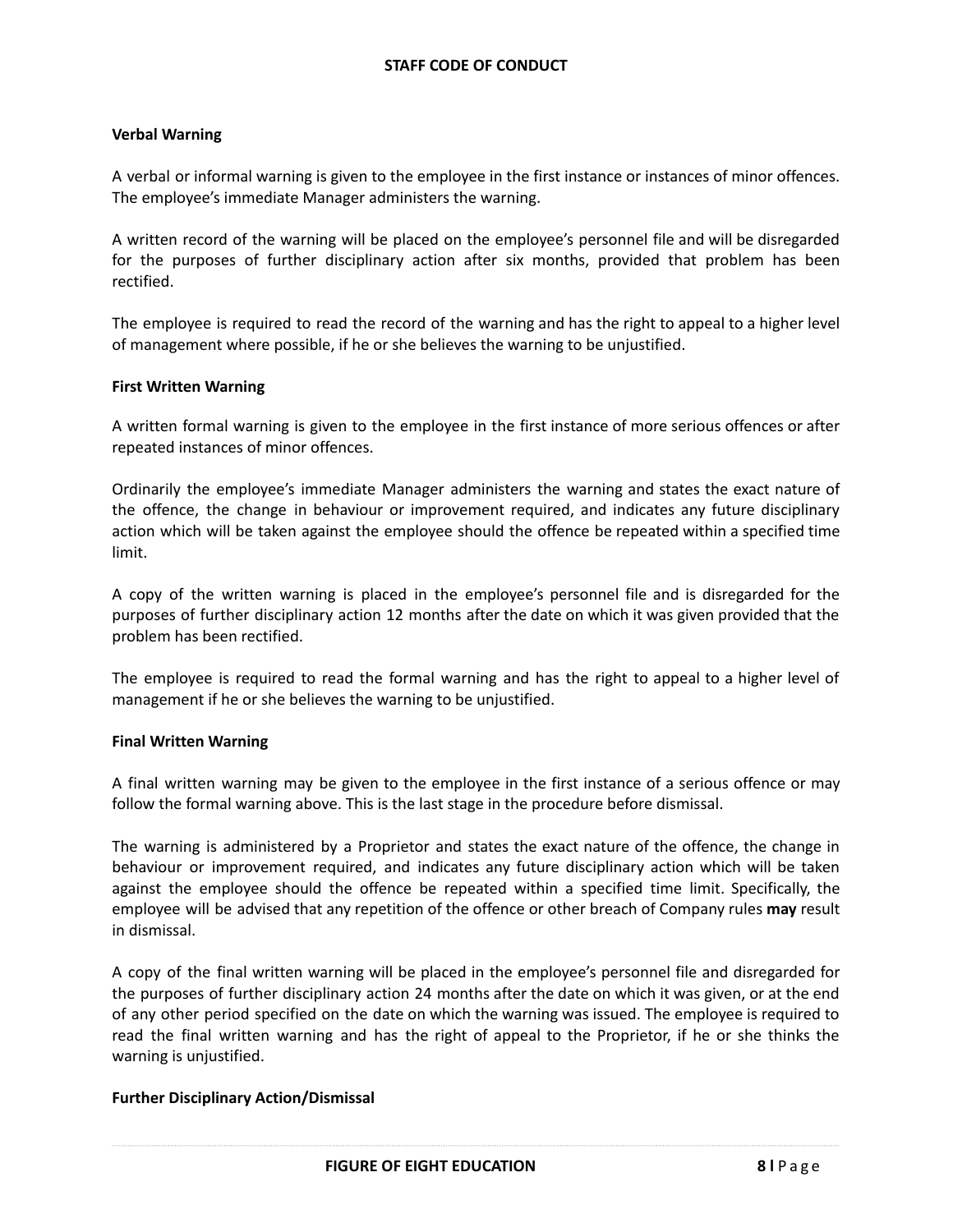If, despite, previous warnings, an employee still fails to reach the required standards in a reasonable period of time, it may become necessary to consider further disciplinary action. Further action may constitute demotion, or dismissal.

Further disciplinary action or dismissal is administered by the Proprietor.

All disciplinary actions as a result of a hearing will be confirmed in writing and will state:

- the nature of the misconduct or omission;
- the stage reached in the procedure;
- the expectation for the future, concerning both management and the employee and the period over which improvements must take place;
- what might happen if the matter proceeds to the next stage;
- the appeal rights, the suggested time limit, and how the appeal should be made.

## **SUMMARY DISMISSAL**

An employee may be summarily dismissed (i.e. given instant dismissal without notice) only in the event of gross misconduct, as defined below.

The authority to dismiss summarily rests exclusively with the Proprietor.

## **RESPONSIBILITY FOR DISCIPLINE**

- Verbal warning and the Manager/Proprietor
- First written warning The Manager/Proprietor
- Final written warning The Superint of Proprietor
- 
- Further disciplinary action Proprietor
- Summary dismissal Proprietor

Full records will be kept of all formal disciplinary matters including interview and hearings.

## **GROSS MISCONDUCT**

The following acts are examples of gross misconduct offences and as such will render employees liable to summary dismissal (i.e. dismissal without notice). This list is illustrative rather than exhaustive.

● Fighting, physical assault or the playing of practical jokes etc where the health and safety of any individual(s) is/are compromised.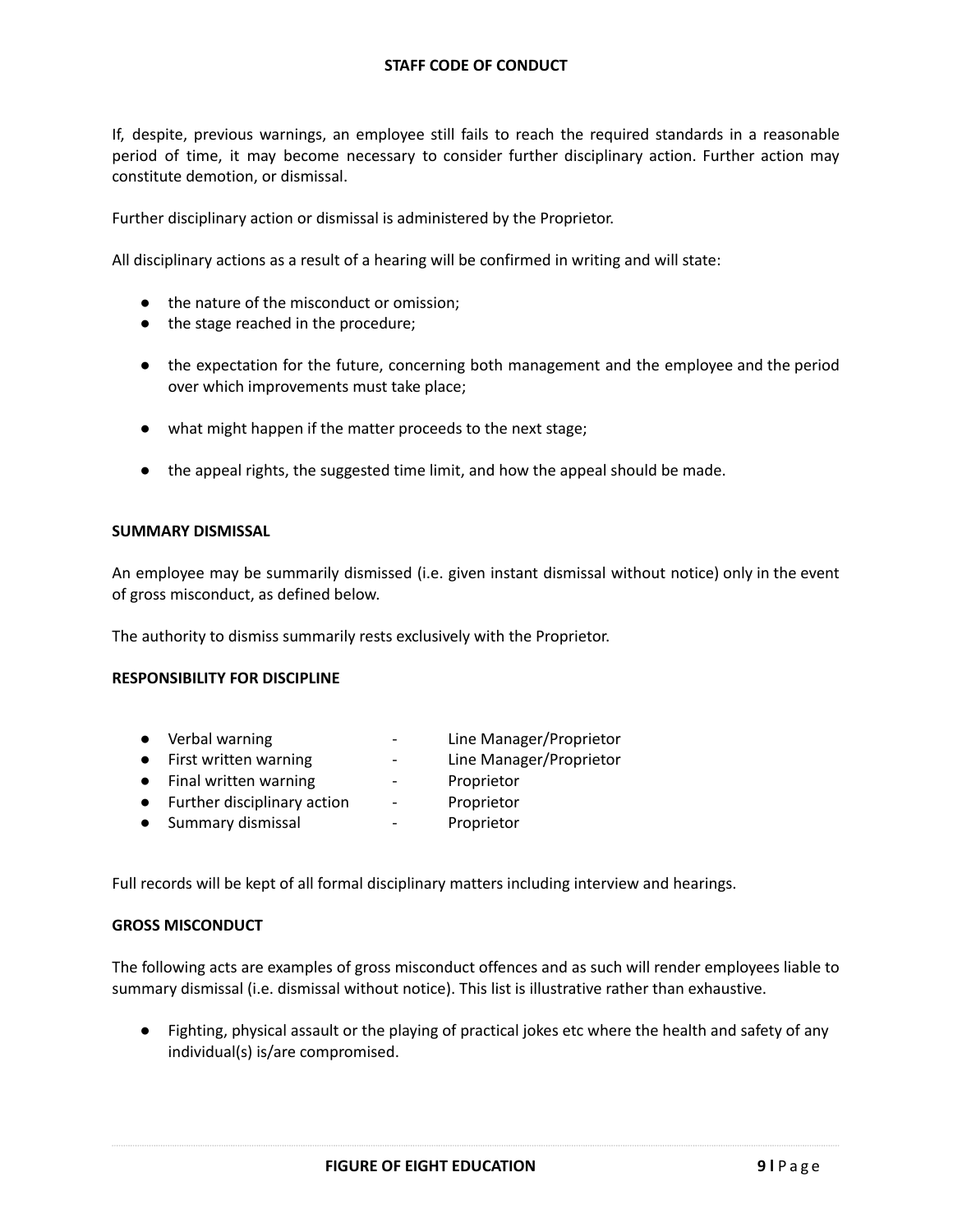- Failure to carry out a reasonable and lawful direct instruction given by a superior during working hours.
- Gross insubordination or the use of aggressive behaviour or excessive bad language.
- Theft, or any other act of dishonesty.
- Wilful damage or negligence which leads to damage to property belonging to the Company or other employees.
- Fraud or any other offence committed against the Company, or any individual which would be a breach of the Theft Act 1968 or any other legislation relating to criminal offences.
- Intoxication at work brought about by alcohol or illegal drug abuse.
- Serious misuse of the Company's property or name.
- Acts of gross negligence or misconduct involving careless or reckless driving.
- Loss of driving licence on conviction when driving is all or an essential part of the job requirements.
- Conduct liable to bring the business into disrepute, whether committed during working hours or otherwise.
- Breach of health and safety legislation of regulations and/or any action which seriously endangers or compromises the health or safety of another person whilst at work.
- Deliberately or recklessly making a false entry or declaration in the written records of the Company.
- Knowingly or recklessly giving false information or deliberately omitting relevant information on the job application form or curriculum vitae.
- Contravening the smoking legislation and Company Smoking Policy.
- A serious breach of the Company's Health and Safety policy.
- Breach of the Equality Act 2010.
- Bullying or harassment.
- A breach of the Bribery Act 2010 which includes the offences of offering/promising/giving a bribe or accepting/requesting/agreeing to receive a bribe to unlawfully gain or facilitate a business deal or transaction and/or failing to prevent an act of bribery in order to obtain or retain business or an advantage in business.
- Inaccurate or fraudulent recording of financial transactions.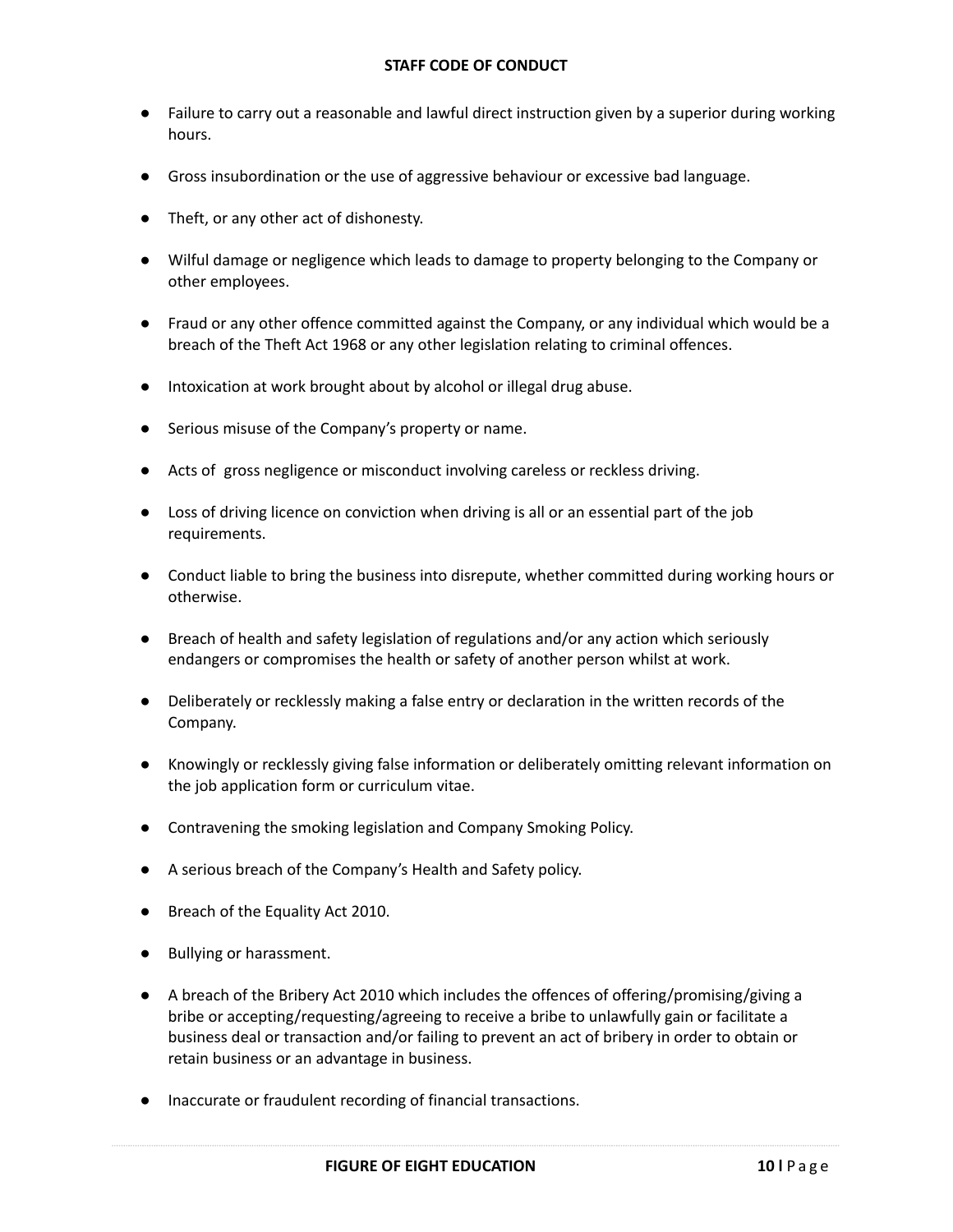- Using Company database for personal use and gain or any other purpose inconsistent with your employment.
- Falsification of Company documents e.g. timesheets, Company mileage record forms.
- Deliberately accessing and/or downloading of pornographic or other obscene material from the Internet, which in the view of the directors may cause offence to any other person.
- Unauthorised use of e-mail or the Internet e.g. offensive or obscene emails, discriminatory, vindictive, defamatory, harassing, sexist or racist comment or criticism of any individual (e.g. the employer, another employee or third party) either within the Company or when communicating with another Company, customer, client or supplier.
- The sending of messages or posting of information (including pictures or videos), on social networking sites that could be deemed to be derogatory, defamatory, discriminatory, tantamount to bullying or harassment or damaging in any way, to employees, the business, customers, clients, suppliers or other third party.
- Serious breach of confidentiality.
- Unauthorised absence.
- Actions that have resulted in bringing the Company into disrepute.
- Undertaking additional employment which would counter the interest of the Company or would conflict with the employee's own position.
- Making unauthorised statements to the press or news media relating to the Company's business.

# **RIGHT OF ACCOMPANIMENT**

Employees have the right to be accompanied at all formal disciplinary meetings, although not necessarily at any investigatory interviews.

The chosen companion, (who can refuse to accompany) who must either be an employee of the Company or a trade union representative, has no legal right to answer questions on the employee's behalf but, with the agreement of the Company, will be allowed to participate as fully as possible and respond to any views expressed at the hearing. The companion may put and summarise the employee's case and reasonable time will be given for the employee and companion to confer privately either in the meeting room or outside.

Where the chosen companion is not available to attend on the date proposed for the meeting with good reason, the employee will be permitted to offer an alternative date and time so long as it is reasonable and usually within 48 hours of the original proposed meeting.

## **APPEALS**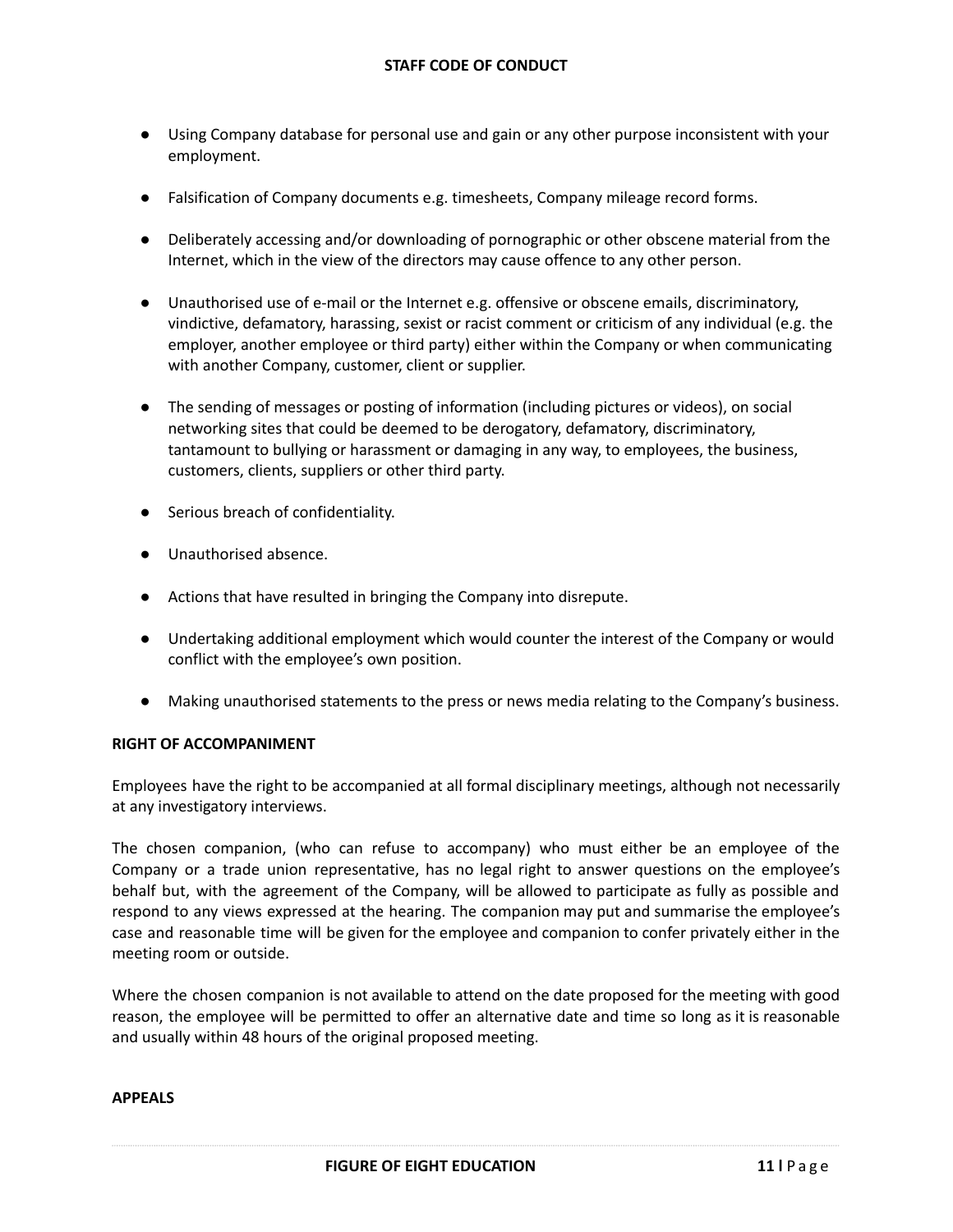Employees have a right of appeal against any disciplinary decision and the appeal should be made within 7 days from the date of the notification of the outcome working days. The main grounds for appeal are likely to be:

- undue severity or inconsistency of the penalty;
- if new evidence, that was not available at the hearing, becomes available;
- if an alleged lack of fairness or a defect in the original hearing is claimed.

The appeal must be conducted without unreasonable delay by the Proprietor. The employee may be accompanied at the appeal by a work colleague or Trade Union representative of his/her choice.

If any employee wishes to exercise this right the appeal should be lodged as follows:

● in writing, and ideally within five working days of receipt of formal notification of the disciplinary action specifying the reasons for appeal;

The outcome of this appeal will be binding on all involved and will be confirmed following the meeting.

Where the outcome of the disciplinary hearing is dismissal, and in cases where summary dismissal has been ordered, in cases where the appeal is upheld, the employee will be reinstated with their benefits restored without any break in continuity

## **MEDIATION**

In some circumstances where disciplinary issues concern workplace disputes between two or more colleagues, mediation can provide a means of resolving differences outside the formal process. It is impartial, voluntary and confidential and usually involves the assistance of an external qualified mediator. Although the Company is not obliged to offer this service, the option may be considered by the Company in some circumstances. Mediation can be used at any point before, during or following the formal disciplinary process.

## **DISMISSALS PROCEDURE**

## **PURPOSE**

This policy outlines the Company's procedure for dismissals for the termination of employment which have come about for reasons other than disciplinary or capability issues.

## **SCOPE**

This policy applies to all employees of Figure of Eight Education.

# **APPLICATION**

This procedure applies in the following situations: